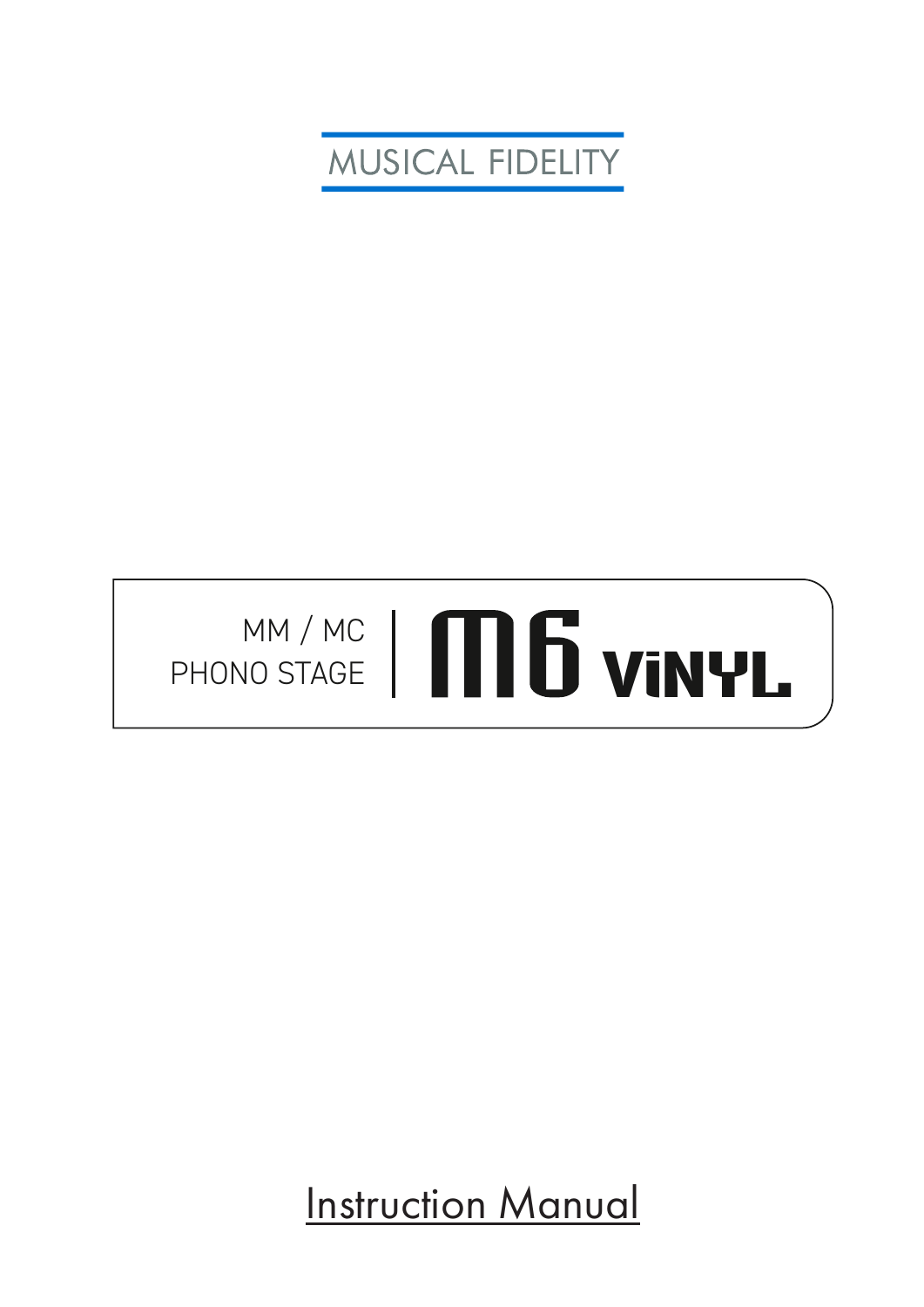# **Contents**

| Precautions & User Information4         |
|-----------------------------------------|
|                                         |
|                                         |
|                                         |
|                                         |
|                                         |
| Item Disposal Information for Europe 10 |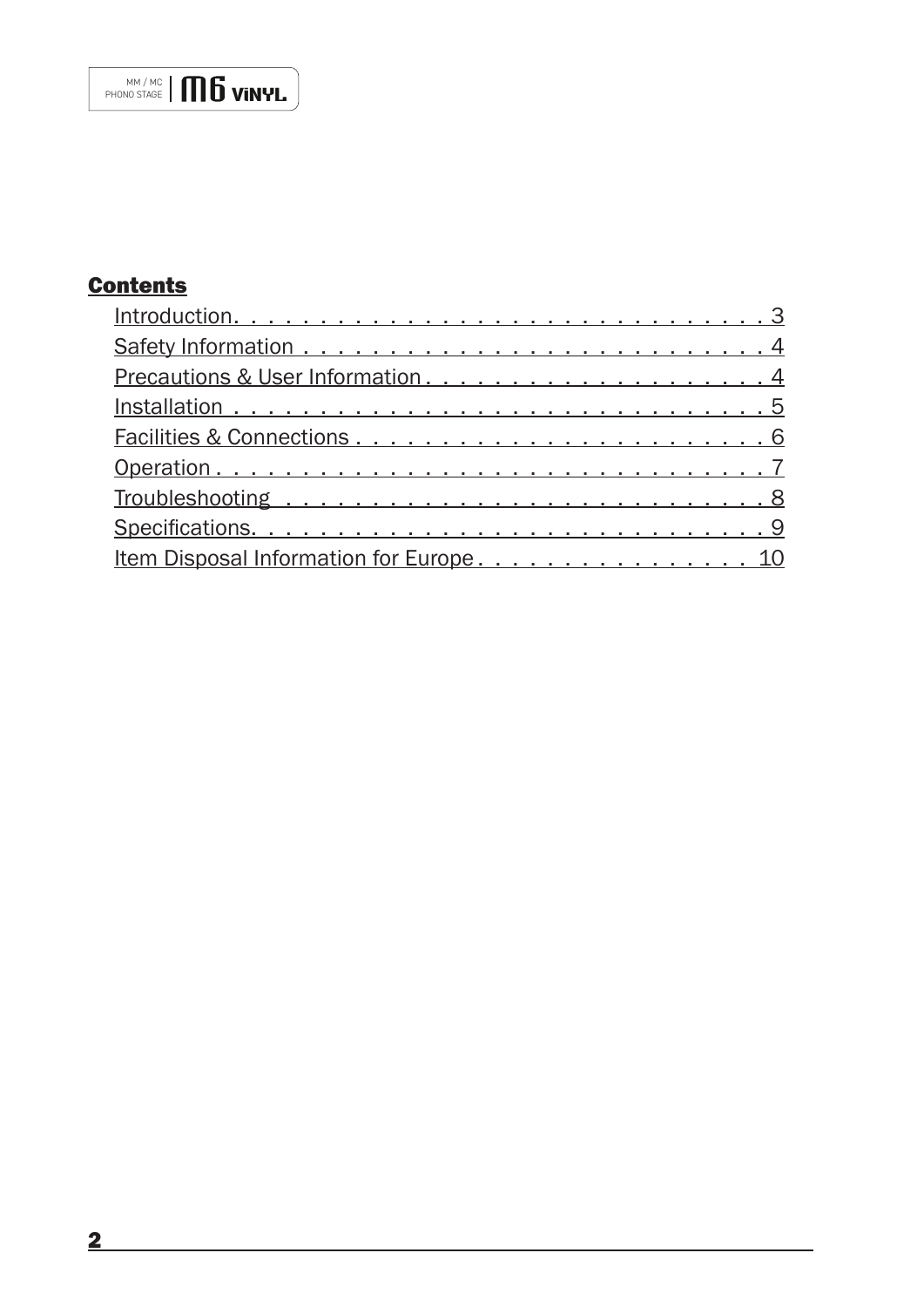

### **Introduction**

Thank you for purchasing the Musical Fidelity M6 ViNYL.

The M6 ViNYL is a very high performance, fully balanced, highly accurate phono MM/MC cartridge amplifier in a beautifully designed and executed casework.

The unit features three separate, independently selectable cartridge inputs. This allows choice between three different turntables, or multiple tone arm configurations if required.

Selectable gain is provided to allow for different cartridge sensitivities and to suit any equipment. Cartridge type and loading is selected by front selector buttons for optimum cartridge performance.

Used carefully, it should give many years of outstanding musical reproduction.

If there are any questions about the audio system, please consult the dealer who is there to help and advise.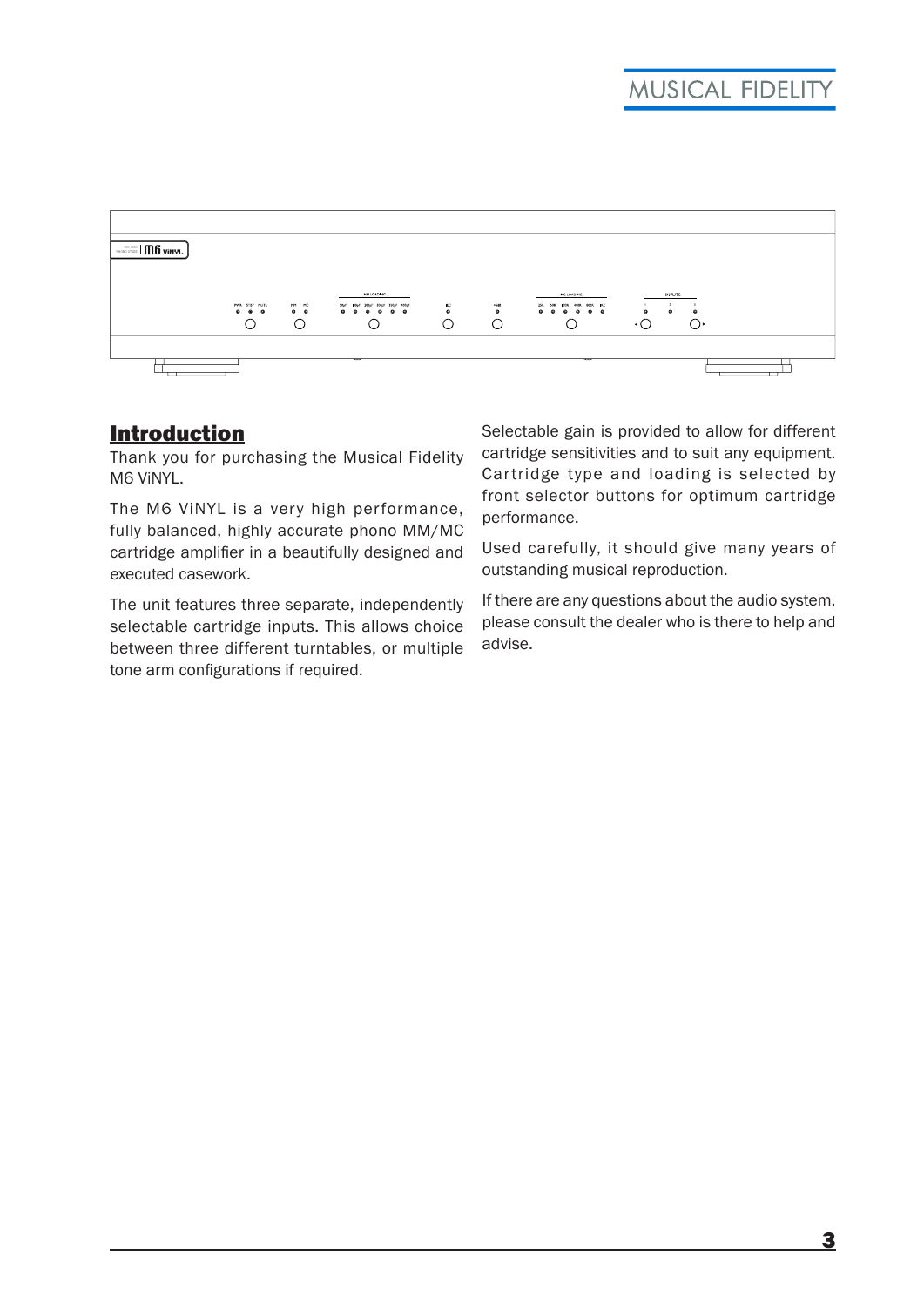

## Safety Information

This unit is supplied in the U.K. with a mains lead fitted with a moulded 13 amp plug. If, for any reason, it is necessary to remove the plug, please remove the fuse holder and dispose of the plug safely, out of reach of children. It must not be plugged into a mains outlet.

The wires in the mains lead supplied with this appliance are coloured in accordance with the following code

WARNING - This appliance MUST be earthed.

The colours of the wires of the mains lead of this appliance, may not correspond with the coloured markings identifying the terminals in the plug, proceed as follows:

- The wire which is coloured green and yellow must be connected to the terminal in the plug which is marked with the letter E or coloured green or green-and-yellow, or by the earth symbol:  $\equiv$
- The wire which is coloured brown must be connected to the terminal which is marked with the letter L or coloured red.
- The wire which is coloured blue must be connected to the terminal which is marked with the letter N or coloured black.
- If connecting to a BS1363 plug, a 13 amp fuse must be used.

## Precautions & User Information

WARNING: Any modifications to this product, not expressly approved by Musical Fidelity, who is the party responsible for standards compliance could void the user's authority to operate this equipment.

This new M6 ViNYL is designed and built to provide trouble-free performance. As with all electronic devices it is necessary to observe a few precautions:

- Heed all warnings shown on the back of the product.
- Only connect the M6 ViNYL to a mains outlet having the same voltage as marked at the back of the unit.
- Always ensure that when disconnecting and reconnecting your audio equipment the mains supply is switched off.
- Position the mains lead and signal interconnects where they are not likely to be walked on or trapped by items placed on them.
- Do not use near water, or place water-filled containers on the M6 ViNYL, for example, a flower vase or potted plants. If water does spill inside, immediately pull out the mains plug from the wall socket and inform the dealer, who should then check the unit before further use. Entry of liquid into the M6 ViNYL is dangerous, and may cause electric shock or fire hazard.
- Do not place the unit near direct heat sources such as radiators, direct sunlight or other equipment.
- Do not remove any covers or try to gain access to the inside. There are no user adjustments or fuses to change without qualification. Refer all service work to an authorised Musical Fidelity agent.

Note: Unauthorised opening of the equipment will invalidate any warranty claim.

The electronics in modern hi-fi equipment are complex and may, therefore, be adversely affected or damaged by lightning. For protection of the audio system during electrical storms, remove the mains plugs.

If after-sales service is required, to help the dealer identify the M6 ViNYL please quote the serial number located on the rear panel of the unit.

4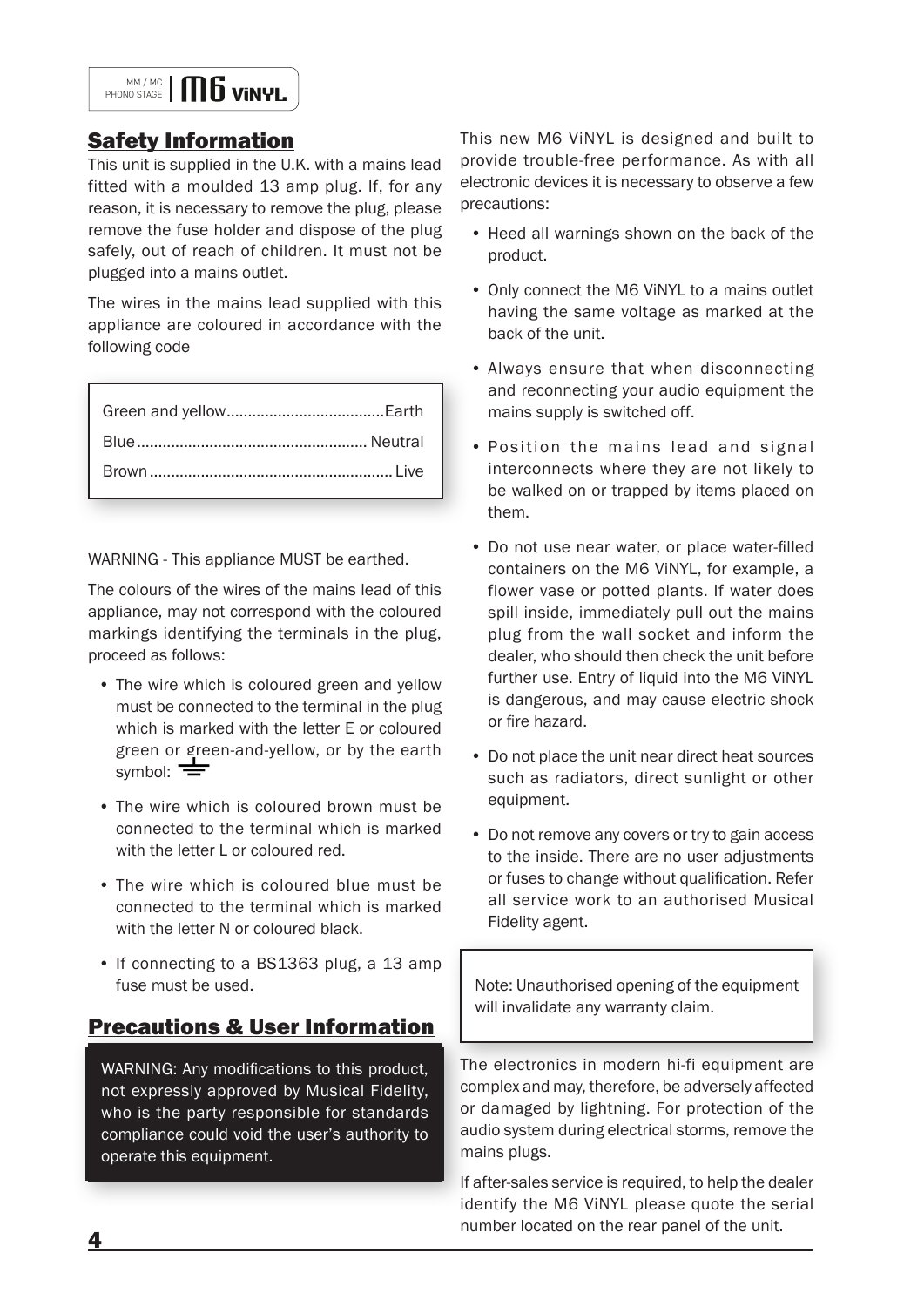# Installation

#### Introduction

This unit will deliver the ultimate performance possible from any phono source.

#### Cleaning

Before cleaning the unit, switch off power at the mains switch and remove the mains plug from the wall socket. Clean the cabinet and remote control unit using a moist cloth. Using solvents, white spirit or thinners is not advised, as they could damage the surface finish.

#### Installation

Position the M6 ViNYL on a stable, horizontal surface where there is no risk of it being knocked, or subjected to vibration such as from loudspeakers.

#### Power Connections

The M6 ViNYL is supplied with a standard IEC mains cable which plugs into the IEC socket at the back of the unit.

#### Audio Output Connections

RCA audio outputs: Use good quality RCA phono audio cables (fully connected signal and ground), for optimum signal transfer.

**XLR audio outputs:** Use good quality XLR audio cables (fully connected hot and cold signals and ground), for absolute optimum signal transfer.

#### **Interconnects**

If necessary, please refer to the dealer who can advise on quality cables for any particular setup. Musical Fidelity does not endorse any other manufacturer's cables.

#### Cartridge characteristics

For setting the various loading characteristics, the cartridge manufacturer's data sheets or setup information should be consulted.

In a lot of cases the settings are not critical, and may even be changed to suit personal preference, if any audible differences are apparent.

No damage will normally occur to an "incorrectly" loaded cartridge; at very worse a slightly impaired or nonoptimal frequency response and/or slightly increased distortion may result.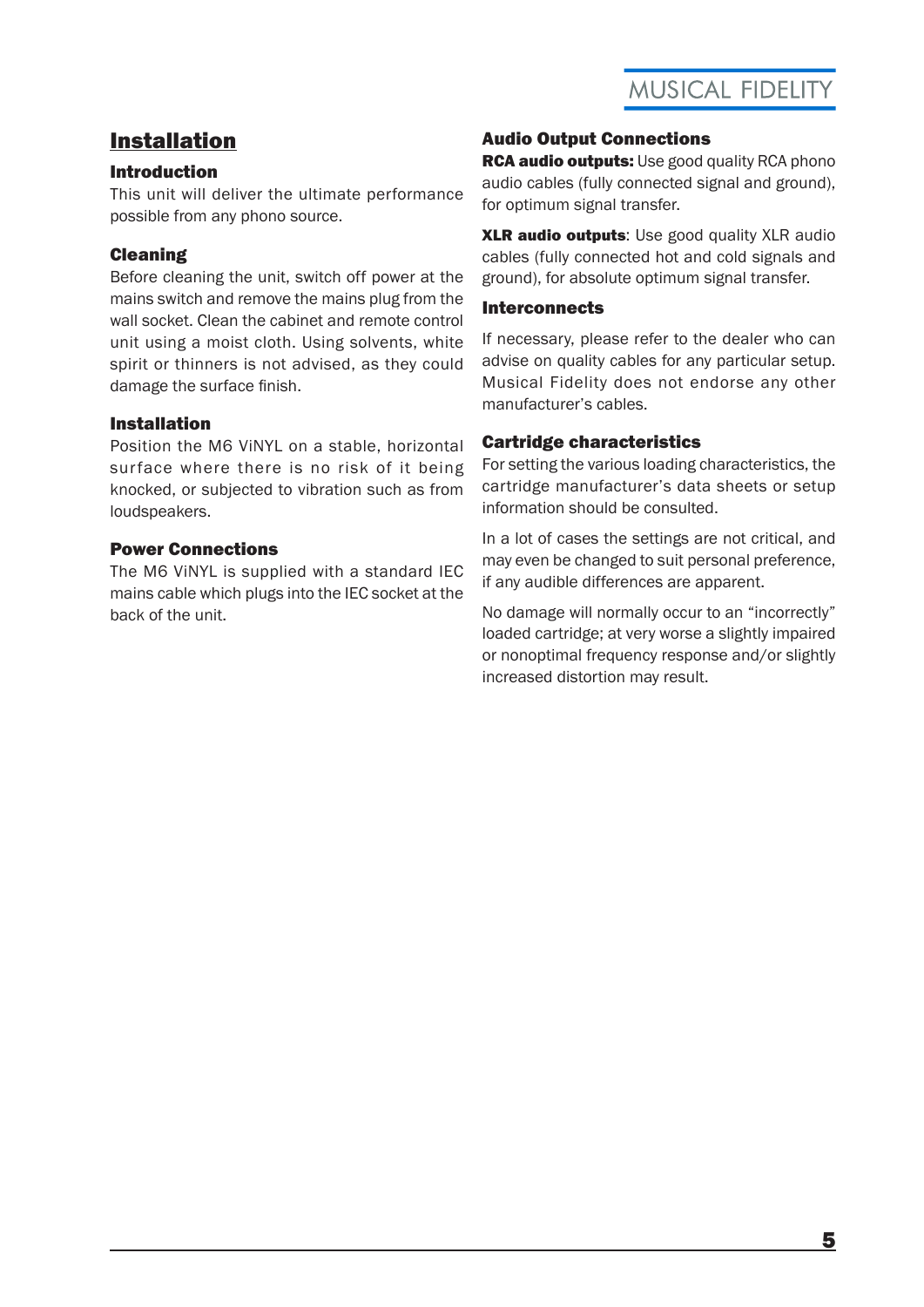# Facilities & Connections





8 Grounding post

6

- 9 Ground Lift (Direct/Lift/Soft)
- 10 RCA Phono Inputs L/R
- 11 RCA output L/R
- 12 XLR Balanced outputs
- 13 Mains IEC socket
- Standard XLR Balanced input/output lead connections:



#### Pin functions:

- 1 Ground, OV
- **2** Normal polarity ("hot" or " $+$ ")
- 3 Inverted polarity ("cold" or "-")

(for reference only, no XLR signal leads supplied)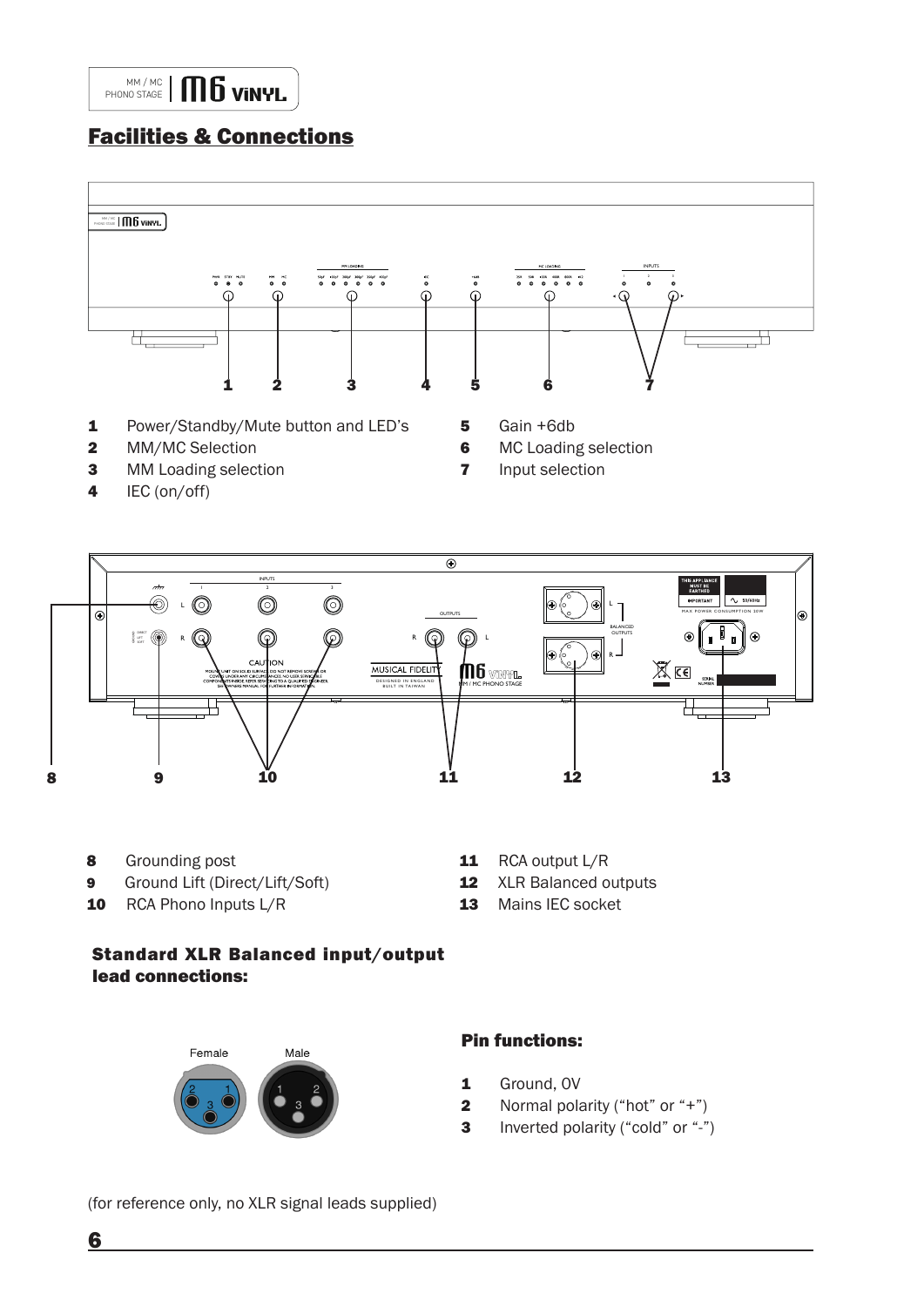## **Operation**

Once the M6 ViNYL unit is correctly wired up, and plugged into mains, the orange STBY led should be lit.

In this mode the M6 ViNYL is consuming a minimal amount of power.

To switch the unit on, press the Power button  $(1)$ on the front of the unit. The blue PWR indicator will light along with the red MUTE indicator. After a few seconds, when it has stabilised, the MUTE function will switch off and the unit is ready for use.

#### MM/MC selection

Press the MM/MC button (2) to switch between MM/MC cartridges.

#### MM loading

Press the MM loading button (3) to cycle through MM loading.

#### IRC

Press the IRC button (4) to reduce the subsonic output of the phono amplifier caused by disk warp and turntable rumble.

#### Gain

Press the +6db button (5) to increase the output gain.

#### MC loading

Press the MC loading button (6) to cycle through MC loading.

Note: A great deal of effort has gone into making sure that the unit exhibits no loud noises through the system during switching options or on/off. However, once installed into a hifi system, it is still a very high gain (amplification) amplifier at the beginning of a high amplification chain. Therefore, increasing the main amplifier volume to maximum and listening for clicks/thumps is neither recommended nor sensible. With this in mind, it is strongly recommended that the option buttons are only pressed when the volume is turned down (or muted), to avoid any accidental loud transients getting though to the speakers. Once options are set, the volume should then be turned back to normal listening level.

#### Input selection

The M6 ViNYL has a total of five phono inputs available.

From the front panel you can cycle through the inputs by using the  $\triangleleft$  and  $\triangleright$  buttons (7). Pressing ► while on input 5 will cycle back to input 1. Whilst on input 1 the  $\blacktriangleleft$  button will take you to input 5 again.

When each input is selected, the M6 ViNYL will remember the last settings applied.

#### **Outputs**

On the rear of the unit are 2 sets of outputs. RCA (single ended) and XLR (balanced). Both can be used simultaneously. XLR (balanced) is recommended for greater dynamic range and lower noise, while RCA (single ended) is recommended for compatibility with other devices .

You can connect the M6 ViNYL to your amplifier using whichever is more convenient.

#### Ground lift switch

**LIFT** - Signal ground is disconnected the from chassis ground

**SOFT** - Signal ground is via a resistor and a capacitor connected to chassis ground. Low frequency hum can be blocked effectively, whereas high frequency interferences can be deduced to ground.

**DIRECT** - Signal ground is connected to chassis ground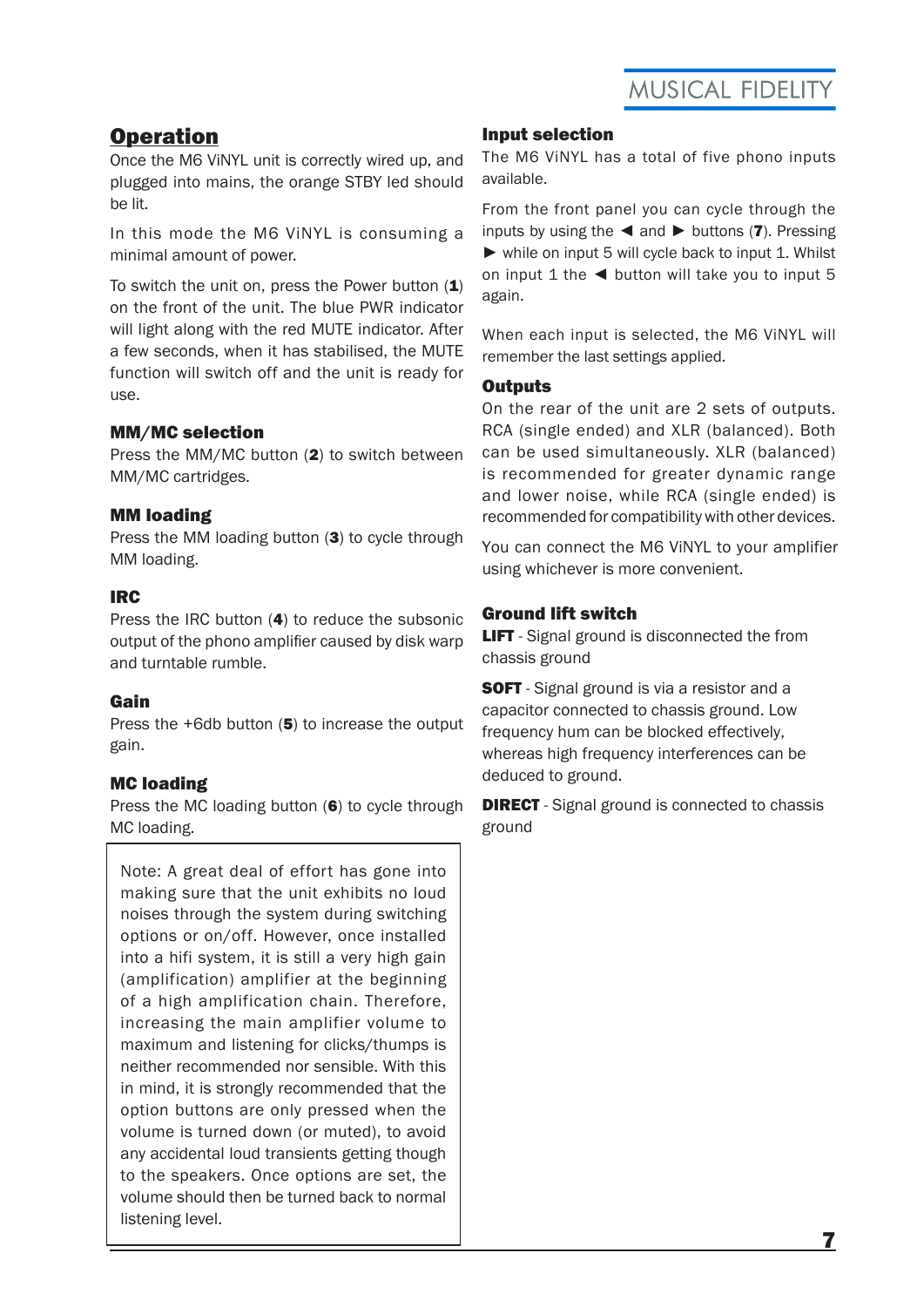## MM / MC PHONO STAGE  $|\bigcap_{\text{PHONO STAGE}}$

# **Troubleshooting**

| <b>Problem</b>                                                                           | <b>Probable Cause</b>                                                                           | <b>Remedy</b>                                                                                                                                                                                                                     |
|------------------------------------------------------------------------------------------|-------------------------------------------------------------------------------------------------|-----------------------------------------------------------------------------------------------------------------------------------------------------------------------------------------------------------------------------------|
| No power.                                                                                | Power plug is not inserted into<br>socket correctly.                                            | Plug in securely into unit's IEC socket.                                                                                                                                                                                          |
| No sound.                                                                                | Wrong connections between<br>inputsources and the unit.                                         | Check audio input and output lead connections.                                                                                                                                                                                    |
|                                                                                          | Cartridge incorrectly wired.                                                                    | Check cartridge wiring.                                                                                                                                                                                                           |
| Sound too quiet/loud.                                                                    | Wrong MM/MC cartridge<br>selection.                                                             | Use MM setting for MM cartridges.<br>Use MC setting for MC cartridges.                                                                                                                                                            |
| Sound is not precise,<br>lacking in bass and<br>stereo image.                            | Cartridge incorrectly wired.                                                                    | Check turntable tracking weight and cartridge setup.                                                                                                                                                                              |
|                                                                                          | Input connector plugs not fully<br>pushed in.<br>Output connector plugs not fully<br>pushed in. | Check plugs are inserted fully and securely.                                                                                                                                                                                      |
| Hum.                                                                                     | Turntable not earthed or needs<br>earthing.                                                     | Check turntable earthing lead is connected to earthing post.                                                                                                                                                                      |
|                                                                                          | Turntable already earthed and<br>earthing<br>further creates hum loop in<br>system.             | Disconnect earthing lead from earthing post.                                                                                                                                                                                      |
|                                                                                          | Earth loops already in system<br>being amplified.                                               | Investigate for earth loops elsewhere in system.                                                                                                                                                                                  |
|                                                                                          | Audio connector plug not fully<br>pushed in<br>Cable fault.                                     | Insert plug securely and check cable is connected at both ends.                                                                                                                                                                   |
|                                                                                          | Unsuitable Cable<br>(e.g. cable grounds not<br>connected).                                      | N.B. some esoteric cables have internal wiring intentionally disconnected/<br>modified. For best results on all inputs AND outputs, please use good<br>quality screened coax; fully connected signal-to signal, screen-to-screen. |
| Pop or click heard in<br>speakers<br>when switching on or<br>off or<br>changing options. | High gain of M6 ViNYL,<br>amplifying normal<br>circuit transients.                              | Not a fault. It is recommended that the volume level on amplifier is turned<br>down if switching the M6 ViNYL on or off; or pressing option switches whilst<br>connected.                                                         |
| Distorted sound.                                                                         | Cartridge and/or tone arm not<br>aligned properly.                                              | Carefully follow turntable instructions to correctly re-align tone arm and<br>cartridge.                                                                                                                                          |
|                                                                                          | Cartridge fault or worn needle.                                                                 | Replace needle or cartridge.                                                                                                                                                                                                      |
|                                                                                          | Dirt on record.                                                                                 | Clean dust and dirt from record.                                                                                                                                                                                                  |
| Distorted and loud<br>sound.                                                             | Line outputs of M6 ViNYL<br>plugged into PHONO amplifier<br>inputs of following amplifier.      | Use LINE level inputs only, e.g. an AUX input.                                                                                                                                                                                    |

If none of these actions affect a cure, please contact the dealer, or an authorised Musical Fidelity service agent.

Remember; never open the case of the M6 ViNYL, as this will invalidate the warranty.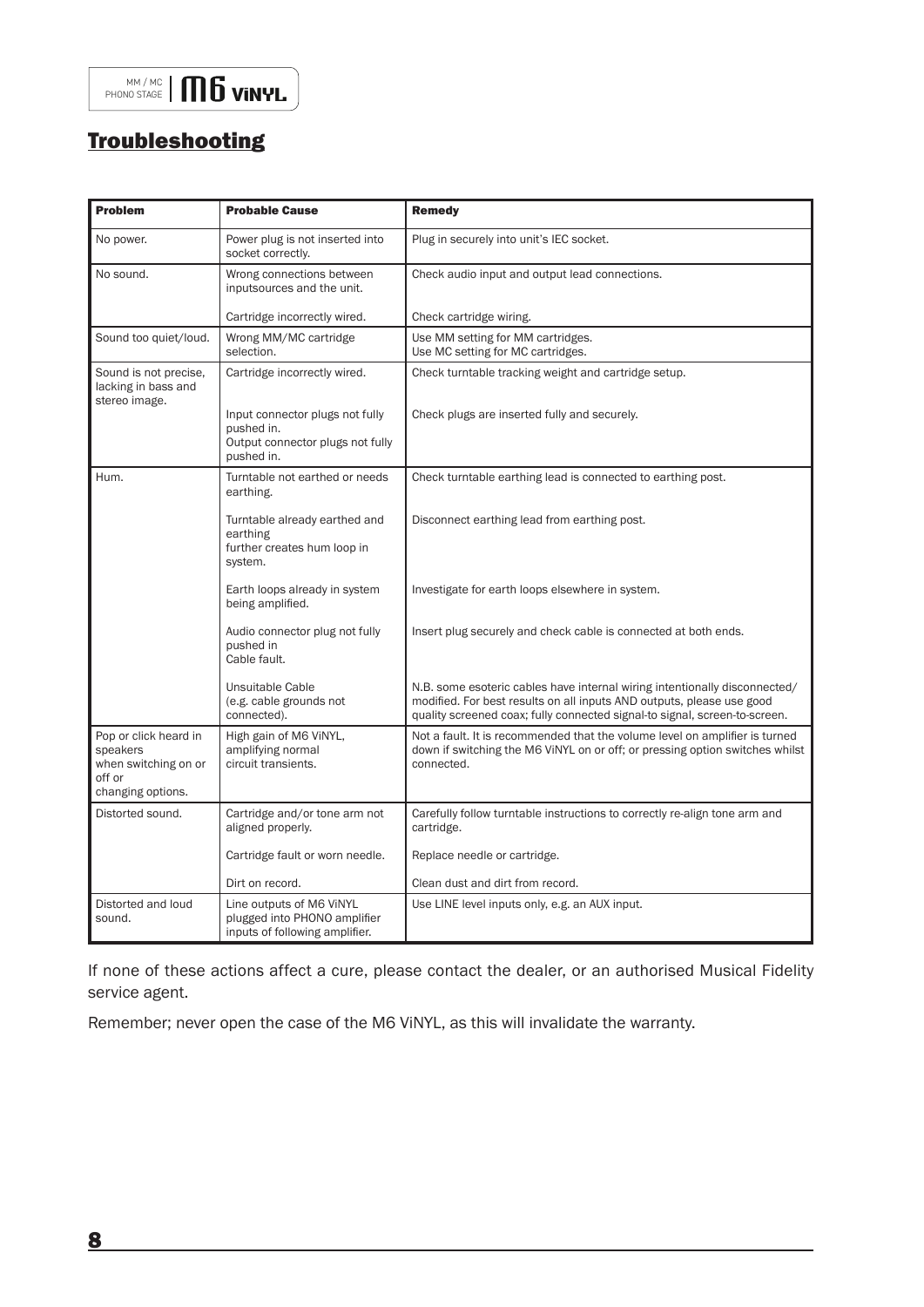# MUSICAL FIDELITY

| <b>MM</b> input<br>Frequency response<br>Input sensitivity<br>Input impedance<br>Input capacitance<br>THD at 1 kHz<br>Overload margin<br>Signal to noise ratio | RIAA or RIAA/IEC (selectable) ±0.2dB<br>2.5mV in for 300mV out (at 1 kHz)<br>$47K\Omega$<br>50-400pF selectable<br>< 0.01%<br>31dB<br>>90dB "A"-wtd    |  |
|----------------------------------------------------------------------------------------------------------------------------------------------------------------|--------------------------------------------------------------------------------------------------------------------------------------------------------|--|
| <b>MC</b> input<br>Frequency response<br>Input sensitivity<br>Input impedance<br>Input capacitance<br>THD at 1 kHz<br>Overload margin<br>Signal to noise ratio | RIAA or RIAA/IEC (selectable) ±0.2dB<br>250µV in for 300mV out (at 1 kHz)<br>25Ω to 1K2Ω selectable<br>470pF fixed<br>< 0.01%<br>31dB<br>>88dB "A"-wtd |  |
| <b>Outputs (RCA/XLR)</b><br>1 pair RCA (phono)<br>1 paiir XLR (balanced)                                                                                       | left and right 300mV nom 10V max<br>left and right 600mV nom 20V max                                                                                   |  |
| <b>Power requirement</b><br>Mains voltages<br>Consumption                                                                                                      | 230V/115V Internally set or 100V optional. AC 50/60Hz<br>20 Watts maximum. < 0.5W in standby (orange LED on)                                           |  |
| Weight<br>Unit only, unboxed<br>In shipping carton & inc. accessories                                                                                          | 5.5 kg<br>11 <sub>kg</sub>                                                                                                                             |  |
| <b>Unit dimensions</b><br>Wide<br>High, including feet<br>Deep (front to back) including terminals                                                             | 440 mm<br>100 mm<br>385 mm                                                                                                                             |  |
| <b>Standard accessories</b><br>Mains lead                                                                                                                      | 10 Amp IEC                                                                                                                                             |  |

<u>waxaa ka sida lagu saraalka lagu saraalka lagu saraalka lagu saraalka lagu saraalka lagu saraalka lagu saraalka</u>

Musical Fidelity reserves the right to make improvements which may result in specification or feature changes without notice. E&OE..